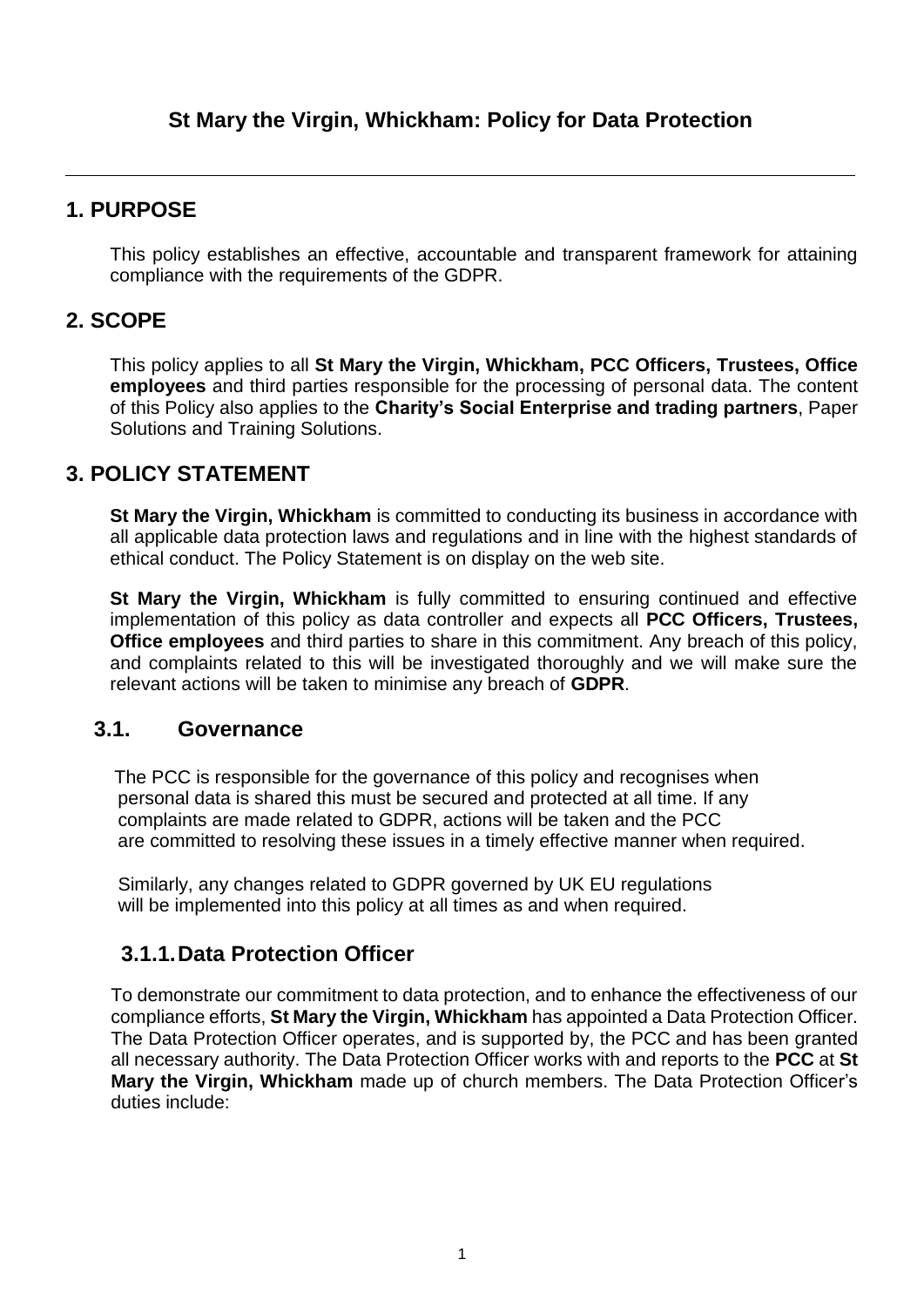- Informing and advising **St Mary the Virgin, Whickham** and its employees who carry out processing pursuant to data protection regulations, national law or European Union based data protection provisions as required.
- Ensuring the alignment of this policy with data protection regulations, national law or European Union based data protection provisions;
- Providing guidance with regards to carrying out Data Protection Impact Assessments (DPIAs);
- Acting as a point of contact for and cooperating with Data Protection Authorities (DPAs);
- Determining the need for notifications to one or more DPAs because of **St Mary the Virgin, Whickham** current or intended personal data processing activities;
- Making and keeping current notifications to one or more DPAs because of **St Mary the Virgin Whickham** current or intended personal data processing activities;
- The establishment and operation of a system providing prompt and appropriate responses to data subject requests through the Data Protection Officer.
- Informing PCC members and Trustees of St Mary the Virgin, Whickham of any potential corporate, civil and criminal penalties which may be levied against **the Parish Office/Church** and/or its employees for violation of applicable data protection laws.

Ensuring establishment of procedures and standard contractual provisions for obtaining compliance with this Policy by any third party who:

- provides personal data to **St Mary the Virgin, Whickham** service/entity.
- receives personal data from a **Parish Office/Church** service/entity.
- has access to personal data collected or processed by **St Mary the Virgin, Whickham.**

## **3.1.2. Data Protection by Design**

To ensure that all data protection requirements are identified and addressed when designing new systems or processes or services and/or when reviewing or expanding existing systems or processes or services, each of them must go through an approval process before continuing. Each **Parish Office/Church** service/entity must ensure that a Data Protection Impact Assessment (DPIA) is conducted, in cooperation with the Data Protection Officer, for all new and/or revised systems or processes for which it has responsibility. The subsequent findings of the DPIA must then be submitted to the PCC for review and approval. Where applicable, the any Information Technology (IT) contractors, as part of **St Mary the Virgin, Whickham's** IT system and application design review process, will cooperate with the Data Protection Officer to assess the impact of any new technology uses on the security of personal data.

## **3.1.3. Compliance Monitoring**

To confirm that an adequate level of compliance that is being achieved by all **St Mary the Virgin, Whickham** services/entities in relation to this policy, the Data Protection Officer will carry out an annual data protection compliance audit for all such **Parish Office/Church** services/entities. Each audit will, as a minimum, assess:

Compliance with policy in relation to the protection of personal data, including: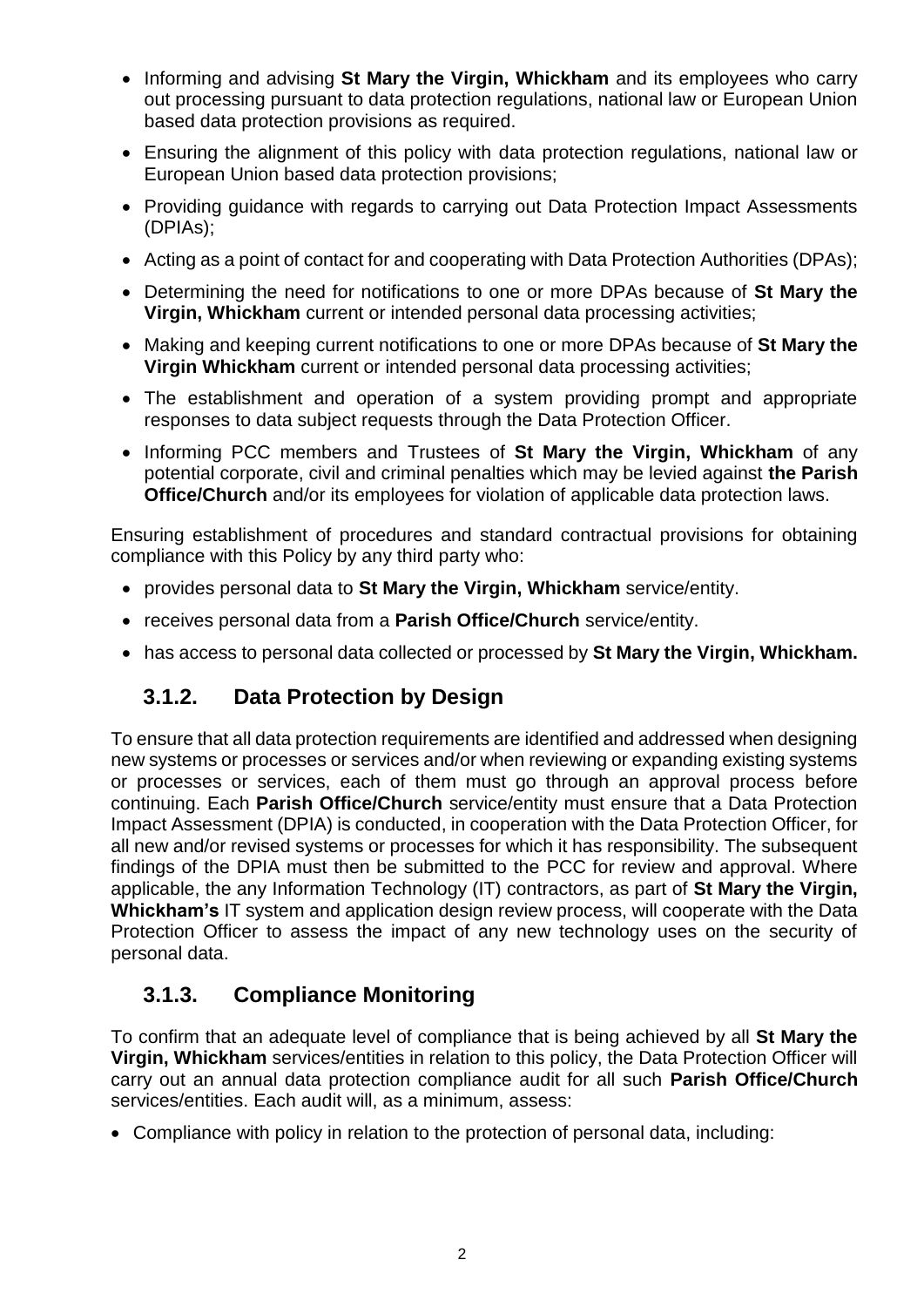- The assignment of responsibilities.
	- $\checkmark$  Raising awareness.
	- $\checkmark$  Training of employees.
- The effectiveness of data protection related operational practices, including:
	- $\checkmark$  Observing the rights of data subjects given that consent has been received.
	- $\checkmark$  Personal data transfers.
	- $\checkmark$  Personal data incident management and data complaints handling.
	- $\checkmark$  The level of understanding of data protection policies and privacy notices.
	- $\checkmark$  The current data protection policies and privacy notices are up to date.
	- $\checkmark$  The accuracy of personal data being stored.
	- $\checkmark$  The conformity of data processor activities.
	- $\checkmark$  The adequacy of procedures for redressing poor compliance and personal data breaches.

# **3.2. Data Protection Principles**

**St Mary the Virgin, Whickham** has adopted the following principles to govern its collection, use, retention, transfer, disclosure and destruction of personal data:

**Principle 1: Lawfulness, Fairness and Transparency**. Personal data shall be processed lawfully, fairly and in a transparent manner in relation to the data subject. This means**, St Mary the Virgin, Whickham** must tell the data subject what processing will occur (transparency), the processing must match the description given to the data subject (fairness), and it must be for one of the purposes specified in the applicable data protection regulation (lawfulness).

**Principle 2: Purpose Limitation.** It shall be collected for specified, explicit and legitimate purposes and not further processed in a manner that is incompatible with those purposes. This means **the Parish Office/Church** must specify exactly what the personal data collected will be used for and limit the processing of that personal data to only what is necessary to meet the specified purpose.

**Principle 3: Data Minimisation.** It shall be adequate, relevant and limited to what is necessary in relation to the purposes for which they are processed. This means **the Parish Office/Church** must not store any personal data beyond what is strictly required.

**Principle 4: Accuracy.** It shall be accurate and, kept up to date. This means **the Parish Office/Church** must have in place processes for identifying and addressing out-of-date, incorrect and redundant personal data.

**Principle 5: Storage Limitation.** It shall be kept in a form which permits identification of data subjects for no longer than is necessary for the purposes for which the personal data is processed. This means **the Parish Office/Church** must, wherever possible, store personal data in a way that limits or prevents identification of the data subject.

**Principle 6: Integrity & Confidentiality.** It shall be processed in a manner that ensures appropriate security of the personal data, including protection against unauthorised or unlawful processing, and against accidental loss, destruction or damage **the Parish**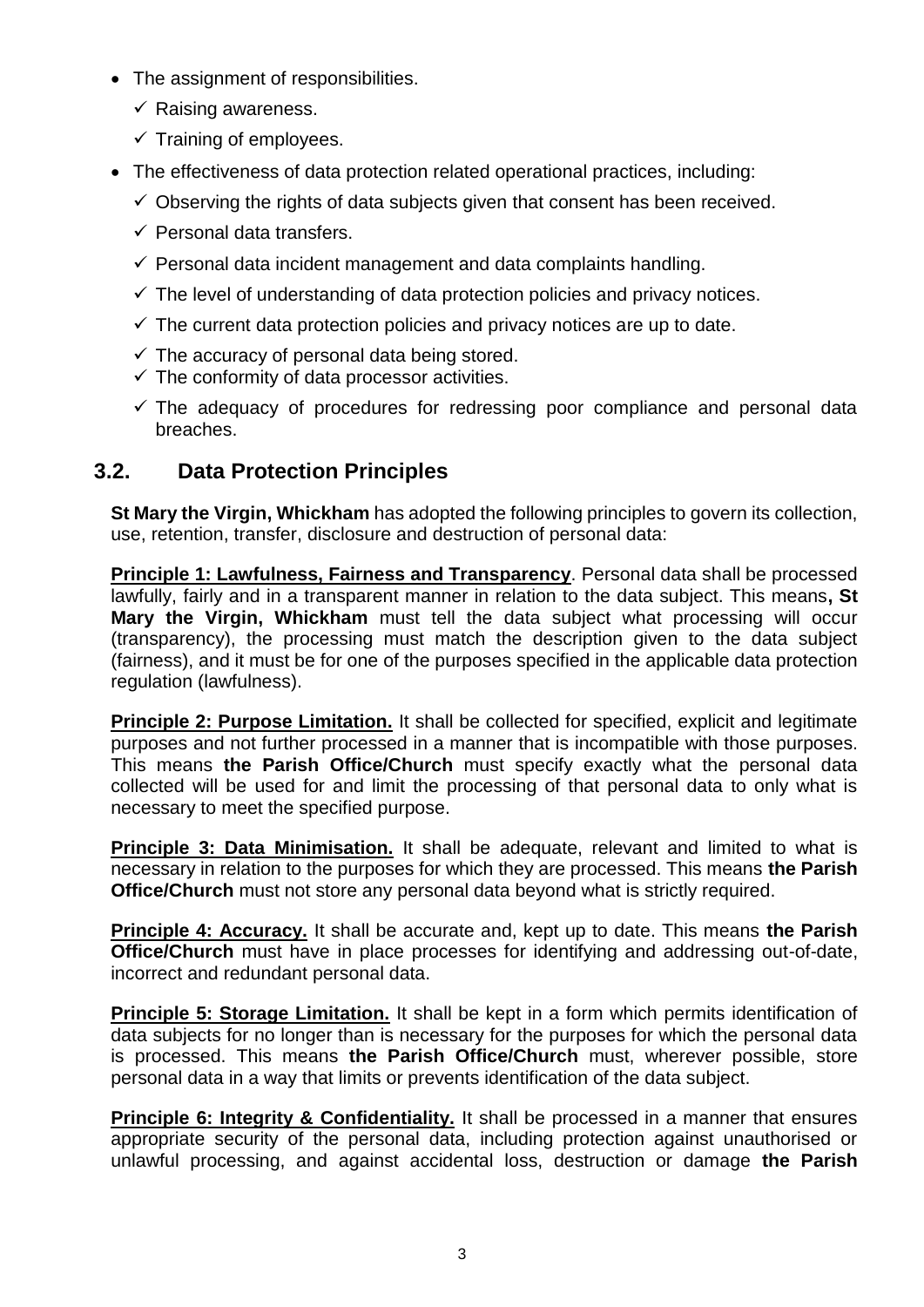**Office/Church** must use appropriate technical and organisational measures to ensure the integrity and confidentiality of personal data is maintained at all times. All office computers must be password protected.

**Principle 7: Accountability.** The Data Controller shall be responsible for, and be able to demonstrate compliance. This means **the Parish Office/Church** must demonstrate that the six data protection principles (outlined above) are met for all personal data for which it is responsible.

# **3.3. Data Collection**

# **3.3.1. Data Sources**

Personal data should be collected only from the data subject unless one of the following apply:

- The nature of the business purpose necessitates collection of the personal data from other persons or bodies. **(E.g: Ministry, Planned Giving, Magazine Subscribers, Electoral Roll and Outreach).**
- The collection must be carried out under emergency circumstances in order to protect the vital interests of the data subject or to prevent serious loss or injury to another person. (**E.g. Safeguarding and Health & Safety).**

If personal data is collected from someone other than the data subject, the data subject must be informed of the collection unless one of the following apply:

- The data subject has received the required information by other means.
- The information must remain confidential due to safeguarding issues.
- A national law expressly provides for the collection, processing or transfer of the personal data.

Where it has been determined that notification to a data subject is required, notification should occur promptly, but in no case later than:

- One calendar month from the first collection or recording of the personal data
- At the time of first communication if used for communication with the data subject
- At the time of disclosure if disclosed to another recipient.

## **3.3.2. Data subject consent**

Each **Parish Office/Church** service/entity will obtain personal data only by lawful and fair means and, where appropriate, with the knowledge and consent of the individual concerned. Where a need exists to request and receive the consent of an individual prior to the collection, use or disclosure of their personal data, **St Mary the Virgin, Whickham** is committed to seeking such consent. The Data Protection Officer, in cooperation with other relevant representatives, will develop a system for obtaining and documenting data subject consent for the collection, processing, and/or transfer of their personal data.

# **3.3.3. Data subject Notification**

Each **Parish Office/Church** service/entity will, when required by applicable law or contract, or where it considers that it is reasonably appropriate to do so, provide data subjects with information as to the purpose of the processing of their personal data. When the data subject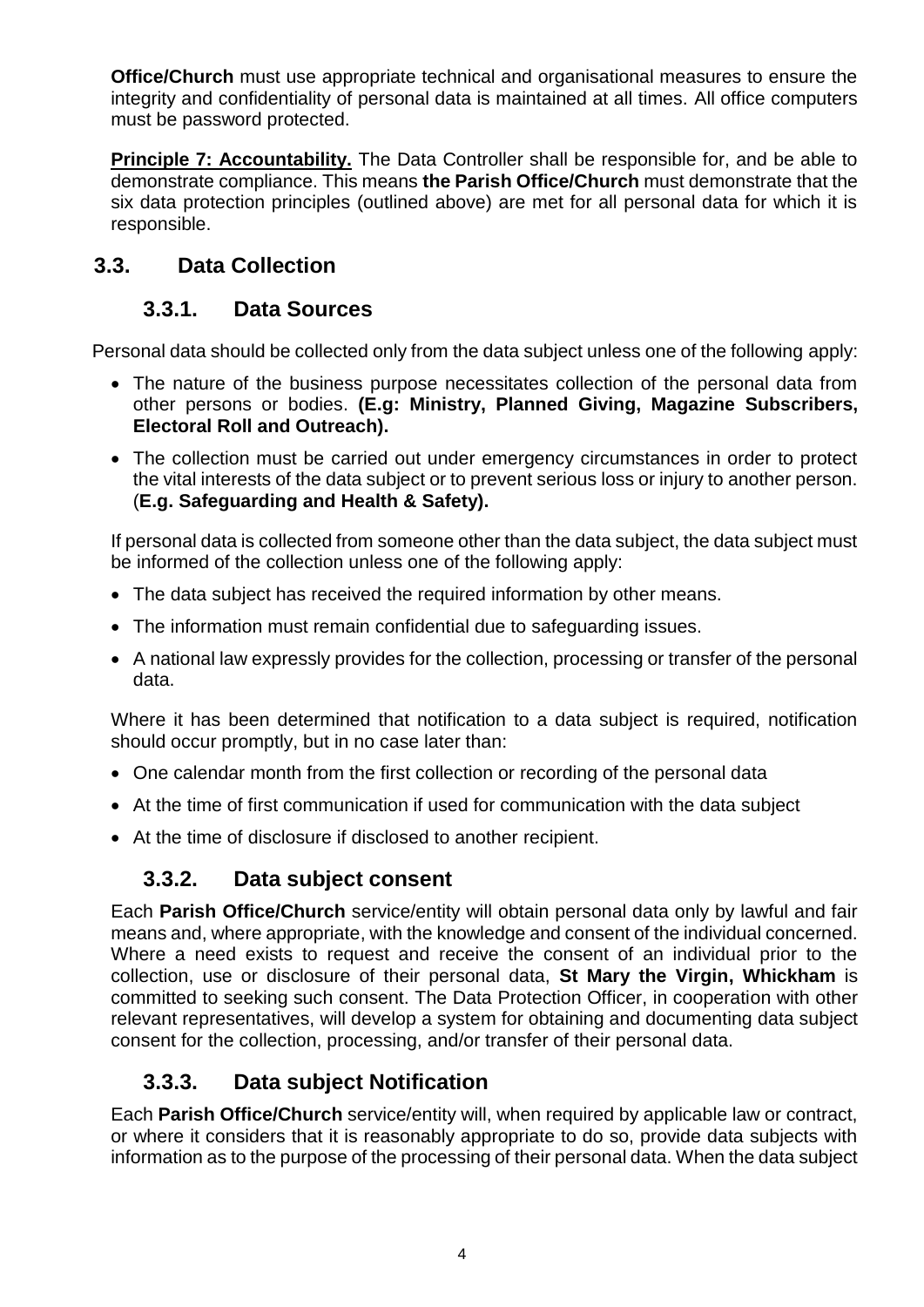is asked to give consent to the processing of personal data and when any personal data is collected from the data subject, all appropriate disclosures will be made, in a manner that draws attention to them, unless one of the following apply:

- The data subject already has the information;
- A legal exemption applies to the requirements for disclosure and/or consent. The disclosures may be given orally, electronically or in writing. If given orally, the person making the disclosures should use a suitable script or form approved in advance by the Data Protection Officer. The associated receipt or form should be retained, along with a record of the facts, date, content, and method of disclosure.

### **3.3.4. External Privacy Notices**

Each external website provided by **St Mary the Virgin, Whickham** includes an online **'Privacy Notice'** which explains personal data, who we are, how we process personal data, the legal basis, sharing data, how long data is kept, rights of data subjects, further processing, contact details and an online '**Cookie Notice'** fulfilling the requirements of applicable law.

#### **3.4. Data Use**

#### **3.4.1. Data processing**

**St Mary the Virgin, Whickham** uses the personal data of its contacts for the following broad purposes:

- The general running and business administration of **the Parish Office/Church** services/entities.
- To provide services to **St Mary the Virgin, Whickham's** membership.
- The ongoing administration and management of services operations.

The use of a contact's information should always be considered from their perspective and whether the use will be within their expectations or if they are likely to object. For example, it would clearly be within a contact's expectations that their details will be used by **St Mary the Virgin, Whickham** to respond to a contact request for information about the products and services on offer. However, it will not be within their reasonable expectations that **the Parish Office/Church** would then provide their details to third parties for marketing purposes and **St Mary the Virgin, Whickham** will not send any information to a third party except those necessitated by law or convention (EG: PCC Officers to the Diocese)

The Parish will process personal data in accordance with all applicable laws and applicable contractual obligations. More specifically, **the Parish Office/Church** will not process personal data unless at least one of the following requirements are met:

- The data subject has given **consent** to the processing of their personal data for one or more specific purposes.
- Processing is necessary for the performance of a **contract** to which the data subject is party or in order to take steps at the request of the data subject prior to entering into a contract.
- Processing is necessary for compliance with a **legal obligation** to which the Data Controller is subject.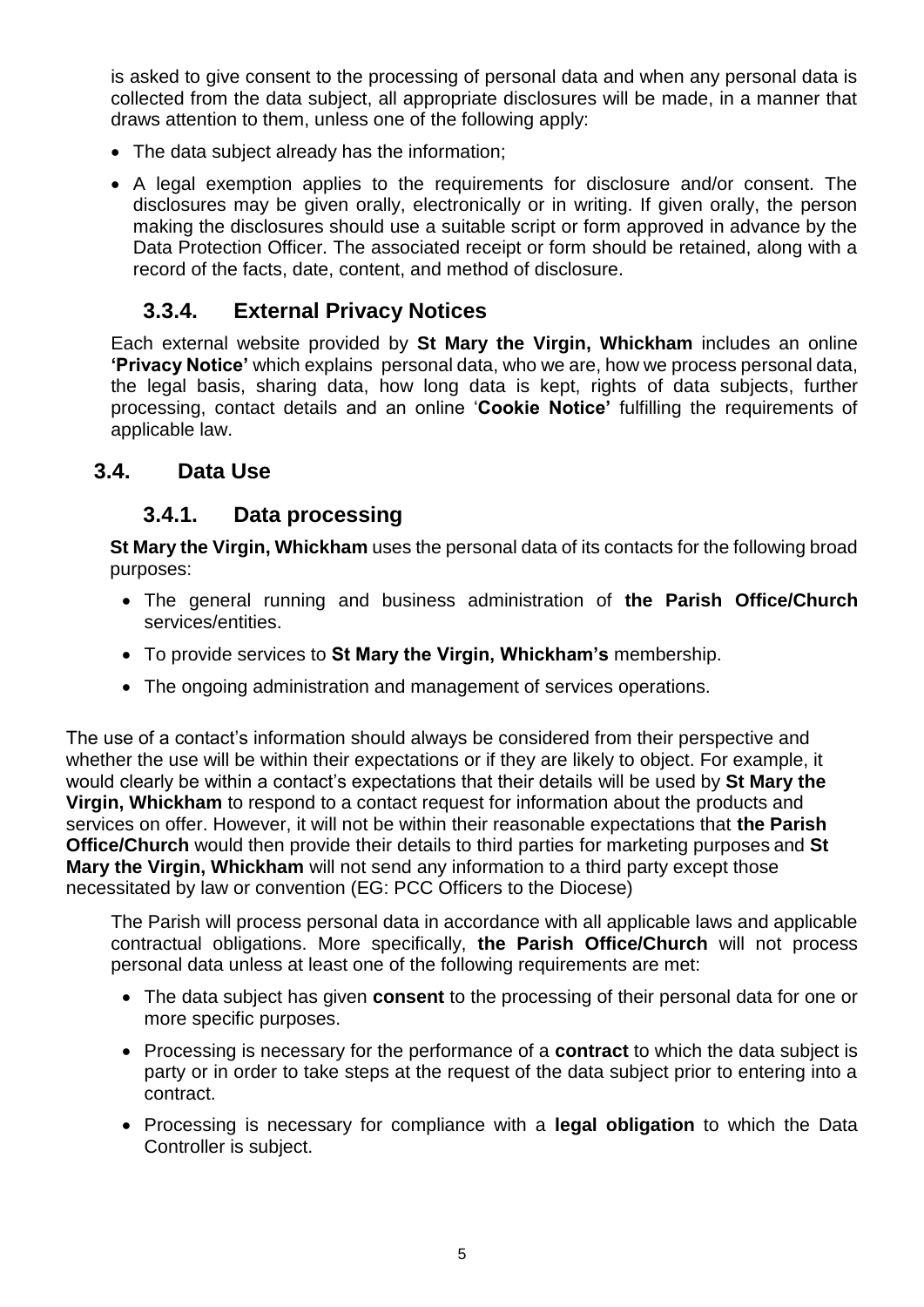- Processing is necessary in order to protect the **vital interests** of the data subject or of another natural person.
- Processing is necessary for the performance of a task carried out in the **public interest** or in the exercise of official authority vested in the Data Controller.
- Processing is necessary for the purposes of the **legitimate interests** pursued by the Data Controller/Processor or by a third party (except where such interests are overridden by the interests or fundamental rights and freedoms of the data subject, in particular where the data subject is a child).

There are some circumstances in which personal data may be further processed for purposes that go beyond the original purpose for which the personal data was collected. When making a determination as to the compatibility of the new reason for processing, guidance and approval must be obtained from the Data Protection Officer before any such processing may commence.

- In any circumstance where consent has not been gained for the specific processing in question, **the Parish Office/Church** will address the following additional conditions to determine the fairness and transparency of any processing beyond the original purpose for which the personal data was collected: Any link between the purpose for which the personal data was collected and the reasons for intended further processing.
- The context in which the personal data has been collected, in particular regarding the relationship between data subject and the Data Controller.
- The nature of the personal data, in particular whether special categories of data are being processed, or whether personal data related to criminal convictions and offences are being processed.
- The possible consequences of the intended further processing for the data subject.
- The existence of appropriate safeguards pertaining to further processing, which may include encryption, anonymization or pseudonymisation.

## **3.4.2. Special Categories of Data**

**St Mary the Virgin, Whickham** will only process special categories of data (also known as sensitive data) where the data subject **expressly consents** to such processing or where one of the following conditions apply:

- The processing relates to personal data which has already been made public by the data subject.
- The processing is necessary for the establishment, exercise or defence of legal claims.
- The processing is specifically authorised or required by law.
- The processing is necessary to protect the **vital interests** of the data subject or of another natural person where the data subject is physically or legally incapable of giving consent.
- Further conditions, including limitations, based upon national law related to the processing of genetic data, biometric data or data concerning health.

In any situation where, special categories of data are to be processed, prior approval must be obtained from the Data Protection Officer, and the basis for the processing clearly recorded with the personal data in question. Where special categories of data are being processed, **St Mary the Virgin, Whickham** will adopt additional protection measures.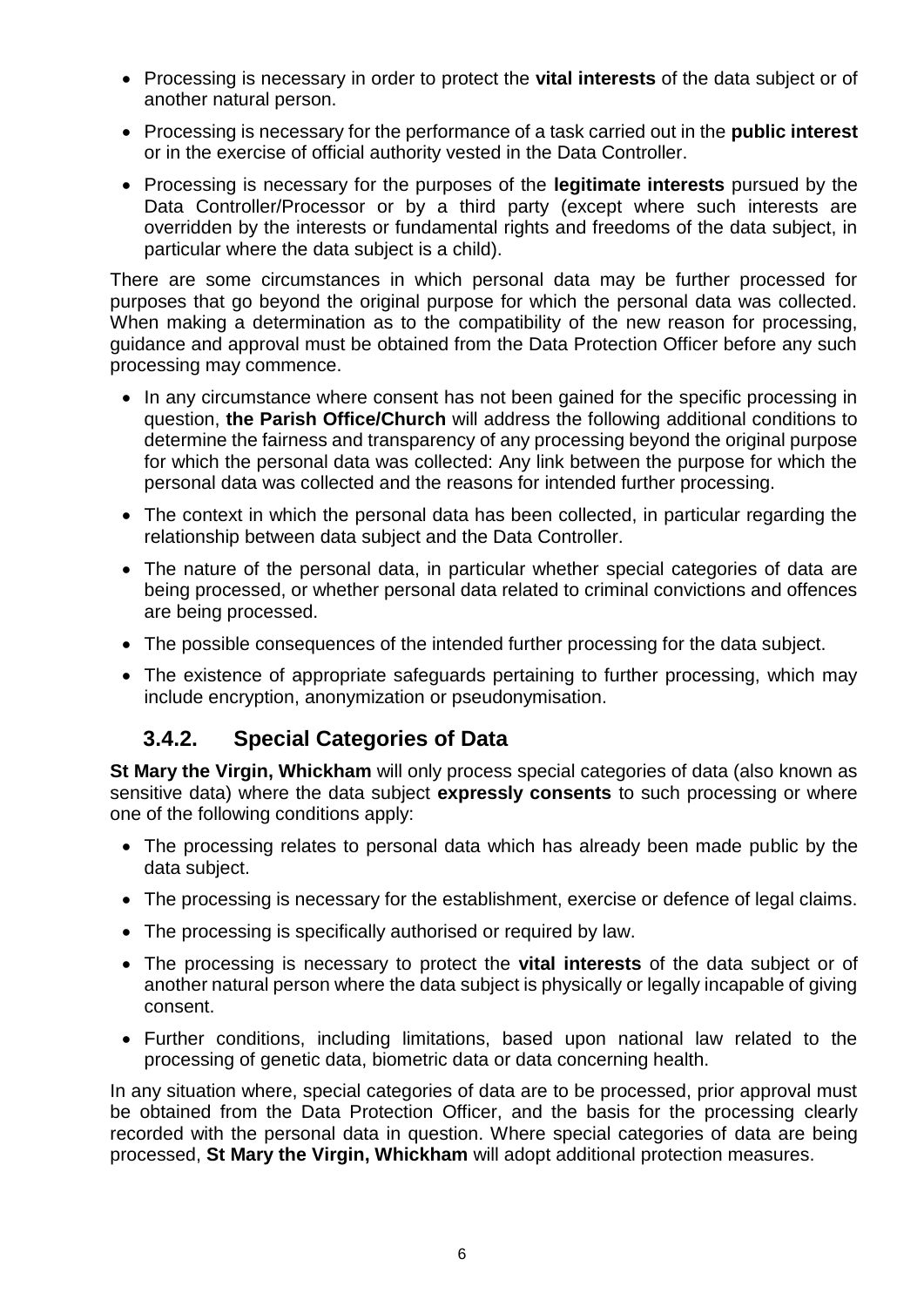# **3.4.3. Children's Data**

Children under the age of 14 are unable to consent to the processing of personal data for information society services (any service normally provided for payment, by electronic means and at the individual request of a recipient of services). Consent must be sought from the person who holds parental responsibility over the child. However, it should be noted that where processing is lawful under other grounds, consent need not be obtained from the child or the holder of parental responsibility.

# **3.4.4. Data Quality**

Each **Parish Office/Church** service/entity will adopt all necessary measures to ensure that the personal data it collects, and processes is complete and accurate in the first instance, and is updated to reflect the current situation of the data subject. The measures adopted by **St Mary the Virgin, Whickham** to ensure data quality include

- Correcting personal data known to be incorrect, inaccurate, incomplete, ambiguous, misleading or outdated, even if the data subject does not request rectification.
- Keeping personal data only for the period necessary to satisfy the permitted uses or applicable statutory retention period.
- The removal of personal data if in violation of any of the data protection principles or if the personal data is no longer required.
- Restriction, rather than deletion of personal data, insofar as:
	- $\checkmark$  a law prohibits erasure.
	- $\checkmark$  erasure would impair legitimate interests of the data subject.
	- $\checkmark$  the data subject disputes that their personal data is correct and it cannot be clearly ascertained whether their information is correct or incorrect.

# **3.4.5. Profiling & Automated Decision Making**

**St Mary the Virgin, Whickham** will only engage in profiling and automated decision-making where it is necessary to enter into, or to perform, a contract with the data subject or where it is authorised by law. Where a **Parish Office/Church** service/entity utilises profiling and automated decision-making, this will be disclosed to the relevant data subjects. In such cases the data subject will be given the opportunity to:

- Express their point of view.
- Obtain an explanation for the automated decision.
- Review the logic used by the automated system.
- Supplement the automated system with additional data.
- Have a human carry out a review of the automated decision.
- Contest the automated decision.

Object to the automated decision-making being carried out. Each **Parish Office/Church** service/entity must also ensure that all profiling and automated decision-making relating to a data subject is based on accurate data.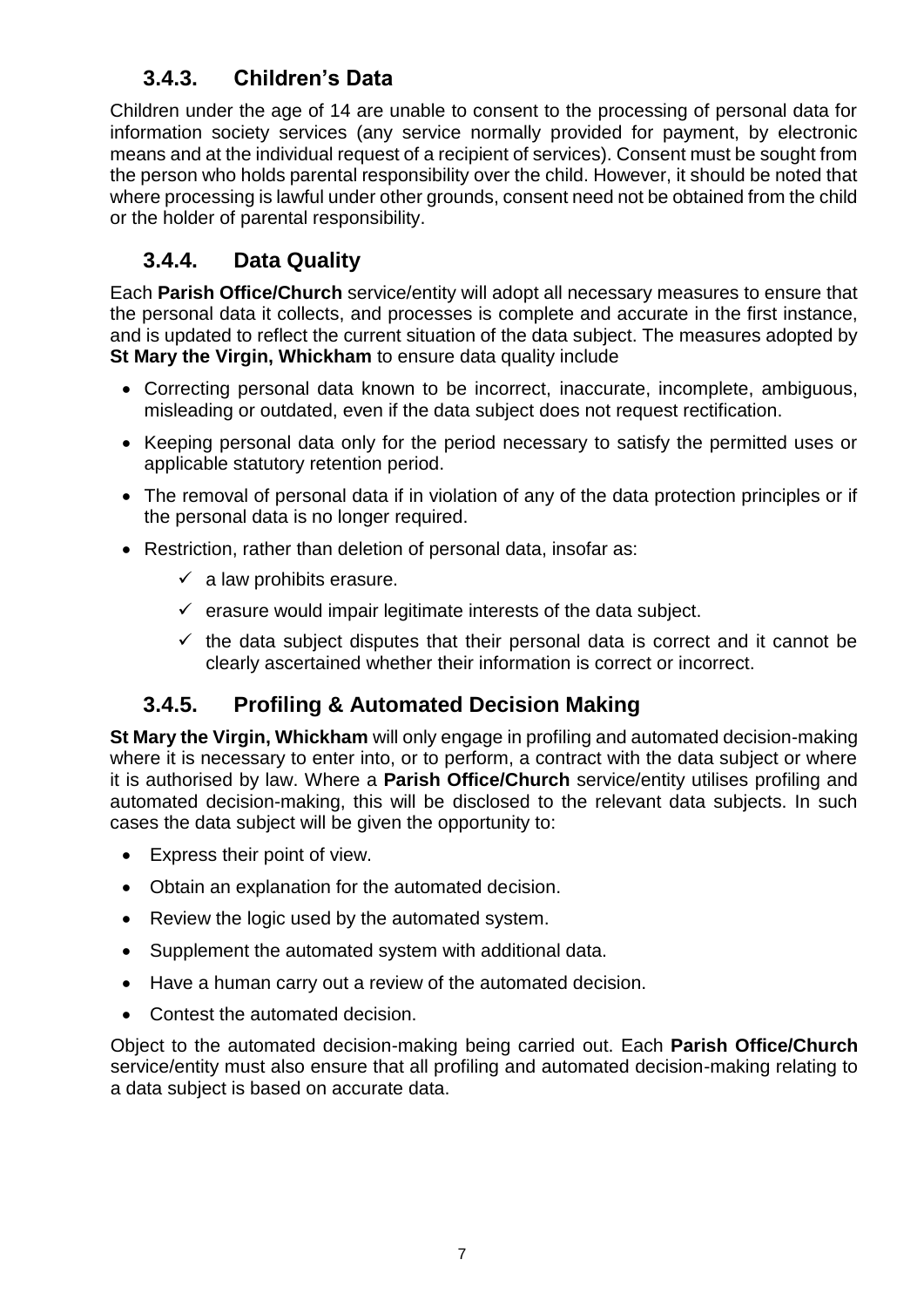# **3.4.6. Digital Marketing**

As a rule, **St Mary the Virgin, Whickham** will not send promotional or direct marketing material to a parish church contact through digital channels such as mobile phones, email and the Internet, without first obtaining their consent. Any **Parish Office/Church** service/entity wishing to carry out a digital marketing campaign without obtaining prior Consent from the data subject must first have it approved by the Data Protection Officer. Where **personal data** (e.g. case studies or photographs on the website) processing is approved for digital marketing purposes, the data subject must be informed at the point of first contact that they have the right to object, at any stage, to having their data processed for such purposes. If the data subject puts forward an objection at any time digital marketing related processing of their personal data must cease immediately and, if necessary, their details should be kept on *a suppression list* with a record of their opt-out decision, rather than being completely deleted. It should be noted that where digital marketing is carried out in a 'business to business' context, there is no legal requirement to obtain an indication of Consent to carry out digital marketing to individuals provided that they are given the opportunity to opt-out

### **3.5. Data Retention**

To ensure fair processing, personal data will not be retained by **St Mary the Virgin, Whickham** for longer than necessary in relation to the purposes for which it was originally collected, or for which it was further processed. The length of time for which **Parish Office/ Church** services/entities need to retain personal data will be according to the type of Data kept. This considers the legal and contractual requirements, both minimum and maximum, that influence the retention periods set forth in the schedule. All personal data should be deleted or destroyed as soon as possible where it has been confirmed that there is no longer a need to retain it.

## **3.6. Data Protection**

Each **Parish Office/church** service/entity will adopt physical, technical, and organisational measures to ensure the security of personal data. This includes the prevention of loss or damage, unauthorised alteration, access or processing, and other risks to which it may be exposed by virtue of human action or the physical or natural environment. A summary of the personal data related security measures is provided below:

- Prevent unauthorised persons from gaining access to data processing systems in which personal data are processed.
- Prevent persons entitled to use a data processing system from accessing personal data beyond their needs and authorisations.
- Ensure all personal data stored on computers is password protected.
- Ensure that personal data in the course of electronic transmission during transport cannot be read, copied, modified or removed without authorisation.
- Any sensitive documents sent by email should be "read only" and in PDF format.
- Ensure that access logs are in place to establish whether, and by whom, the personal data was entered into, modified on or removed from a data processing system.
- Ensure that in the case where processing is carried out by a Data Processor, the data can be processed only in accordance with the instructions of the Data Controller.
- Ensure that personal data is protected against undesired destruction or loss.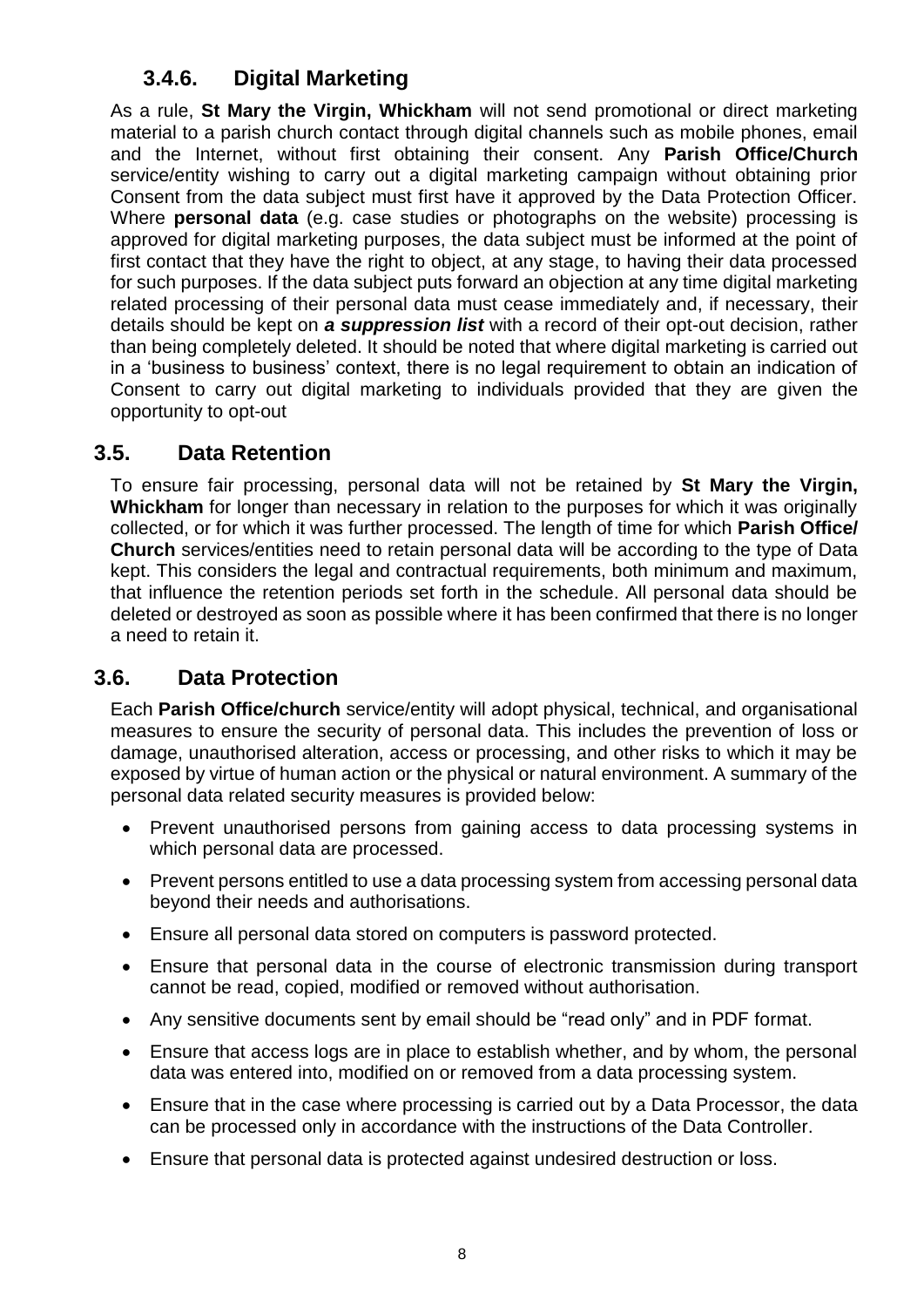- Ensure that personal data collected for different purposes can and is processed separately.
- Ensure that personal data is not kept longer than necessary

# **3.7. Data subject Requests**

The Data Protection Officer will establish a system to enable and facilitate the exercise of data subject rights related to:

- Information access.
- Objection to processing.
- Objection to automated decision-making and profiling.
- Restriction of processing.
- Data portability.
- Data rectification.
- Data erasure.

If an individual makes a request relating to any of the rights listed above**, St Mary the Virgin, Whickham** will consider each such request in accordance with all applicable data protection laws and regulations. No administration fee will be charged for considering and/or complying with such a request unless the request is deemed to be unnecessary or excessive in nature. Data subjects are entitled to obtain, based upon a request made in writing/email to **Mrs Christine Graham, St Mary's Centre, Church Chare, Whickham, Newcastle upon Tyne, NE16 4SH** or **stmaryswhickham@hotmail.co.uk**

It should be noted that situations may arise where providing the information requested by a data subject would disclose personal data about another individual. In such cases, information must be redacted or withheld as may be necessary or appropriate to protect that person's rights. A data subject requiring details of information held about them will need to contact St Mary the Virgin's Data Protection Officer.

## **3.8.Law Enforcement Requests & Disclosures**

In certain circumstances, it is permitted that personal data be shared without the knowledge or consent of a data subject. This is the case where the disclosure of the personal data is necessary for any of the following purposes:

- The prevention or detection of crime.
- The apprehension or prosecution of offenders.
- The assessment or collection of a tax or duty.
- By the order of a court or by any rule of law.

If a **Parish Office/Church** service/entity processes personal data for one of these purposes, then it may apply an exception to the processing rules outlined in this policy but only to the extent that not doing so would be likely to prejudice the case in question. If any **Parish Office/Church** service/entity receives a request from a court or any regulatory or law enforcement authority for information relating to an **St Mary the Virgin, Whickham** contact, you must immediately notify the Data Protection Officer who will provide comprehensive guidance and assistance.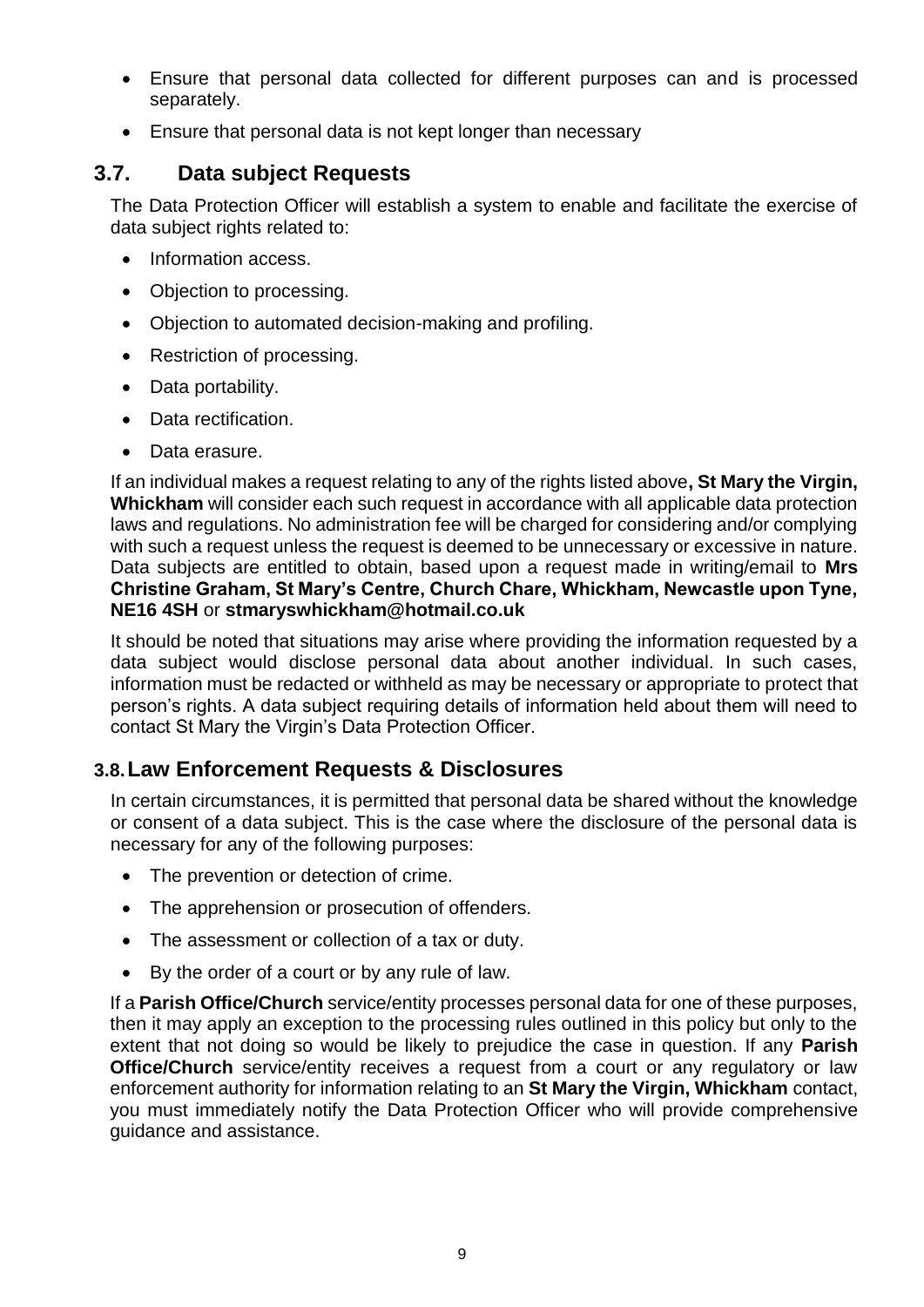# **3.9. Data Protection Training**

All **St Mary the Virgin, Whickham** employees and officers that have access to personal data will have their responsibilities under this policy outlined to them as part of their staff induction training. In addition, each **Parish Office/Church** service/entity will receive regular Data Protection training and procedural guidance.

## **3.10. Data Transfers**

**St Mary the Virgin, Whickham** services/entities may transfer personal data to internal or third-party recipients located in another country where that country is recognised as having an adequate level of legal protection for the rights and freedoms of the relevant data subjects. Where transfers need to be made to countries lacking an adequate level of legal protection (i.e. third world countries), they must be made in compliance with an approved transfer mechanism. **Parish Office/Church** services/entities may only transfer personal data where one of the transfer scenarios listed below applies:

- The data subject has given consent to the proposed transfer.
- The transfer is necessary for the performance of a contract with the data subject.
- The transfer is necessary for the implementation of pre-contractual measures taken in response to the data subject's request.
- The transfer is necessary for the conclusion or performance of a contract concluded with a third party in the interest of the data subject.
- The transfer is legally required on important public interest grounds.
- The transfer is necessary for the establishment, exercise or defence of legal claims.
- The transfer is necessary in order to protect the vital interests of the data subject

When any data information is transferred to a memory stick it must always be password

protected and sent separately from the stick.

# **3.11. Complaints handling**

Data subjects with a complaint about the processing of their personal data, should put forward the matter in writing to the Data Protection Officer. An investigation of the complaint will be carried out to the extent that is appropriate based on the merits of the specific case. The Data Protection Officer will inform the data subject of the progress and the outcome of the complaint within a reasonable twenty eight days. If the issue cannot be resolved through consultation between the data subject and the Data Protection Officer, then the data subject may, at their option, seek redress through mediation, binding arbitration, litigation, or via complaint to the Data Protection Authority within the applicable jurisdiction.

# **3.12. Breach Reporting**

Any individual who suspects that a personal data breach has occurred due to the theft or exposure of personal data must immediately notify the Data Protection Officer providing a description of what occurred. Notification of the incident can be made via e-mail, by calling, or by using the independent ICO Data Concern line on: 0303 123 1113. The Data Protection Officer will investigate all reported incidents to confirm whether or not a personal data breach has occurred. If a personal data breach is confirmed, the Data Protection Officer will follow the relevant **St Mary the Virgin, Whickham Data Breach Notification Policy and Procedure** based on the criticality and quantity of the personal data involved. Where there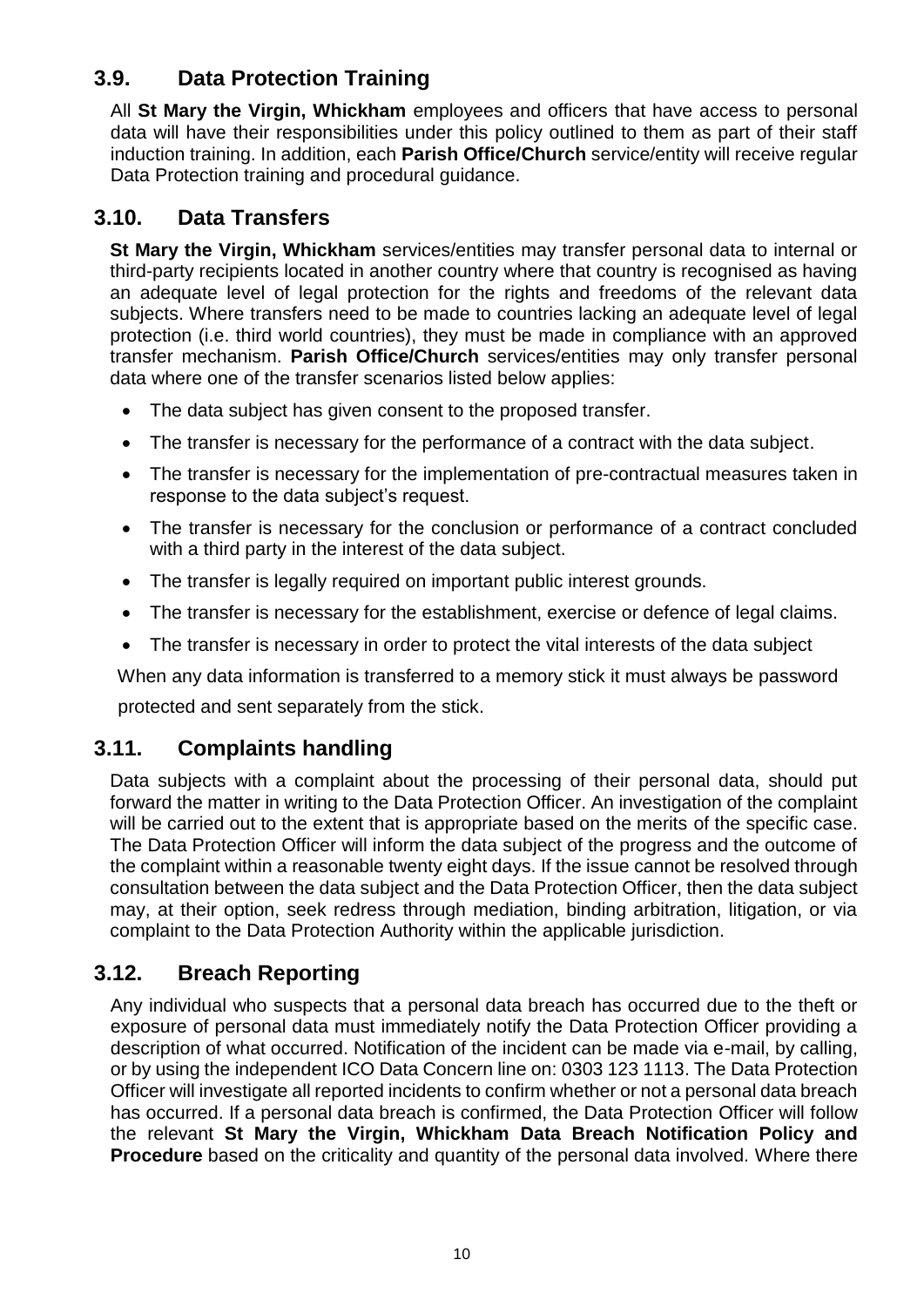is a severe data breach of personal information then **St Mary the Virgin, Whickham's** GDPR Group will co-ordinate and manage the personal data breach response.

## **4. ROLES AND RESPONSIBILITIES**

### **4.1 Implementation**

The **PCC** of **St Mary the Virgin, Whickham** must ensure that all **Parish Office/Church** employees who are responsible for the processing of any personal data are made aware the contents of this policy and they must comply. In addition, each **St Mary the Virgin, Whickham's** service/entity will make sure all third parties engaged to process personal data on their behalf (i.e. their data controllers and processors) are aware of and comply with the contents of this policy. Assurance of such compliance must be obtained from all third parties, granting them access to personal data, controlled by **St Mary the Virgin, Whickham.**

# **4.2 Support, Advice and Communication**

For advice and support in relation to this policy, please contact Mrs Christine Graham at stmaryswhickham@hotmail.co.uk

## **5. REVIEW**

This policy will be reviewed by the Data Protection Officer/PCC every **three years**, unless there are any changes to regulations or legislation that would enable a review earlier.

## **6. RECORDS MANAGEMENT**

Staff must maintain all records relevant to administering this policy and procedure in electronic form in a recognised **St Mary the Virgin, Whickham** recordkeeping system.

All records relevant to administering this policy and procedure will be maintained for a period of **five years**.

## **TERMS AND DEFINITIONS**

**General Data Protection Regulation (GDPR):** The General Data Protection Regulation (GDPR) (Regulation (EU) 2016/679) is a regulation by which the European Parliament, the Council of the European Union and the European Commission intend to strengthen and unify data protection for all individuals within the European Union (EU). It also addresses the export of personal data outside the EU.

**Data Controller:** the entity that determines the purposes, conditions and means of the processing of personal data.

**Data Processor:** the entity that processes data on behalf of the Data Controller.

**Data Protection Authority:** national authorities tasked with the protection of data and privacy as well as monitoring and enforcement of the data protection regulations within the Union.

**Data Protection Officer (DPO):** an expert on data privacy who works independently to ensure that an entity is adhering to the policies and procedures set forth in the GDPR.